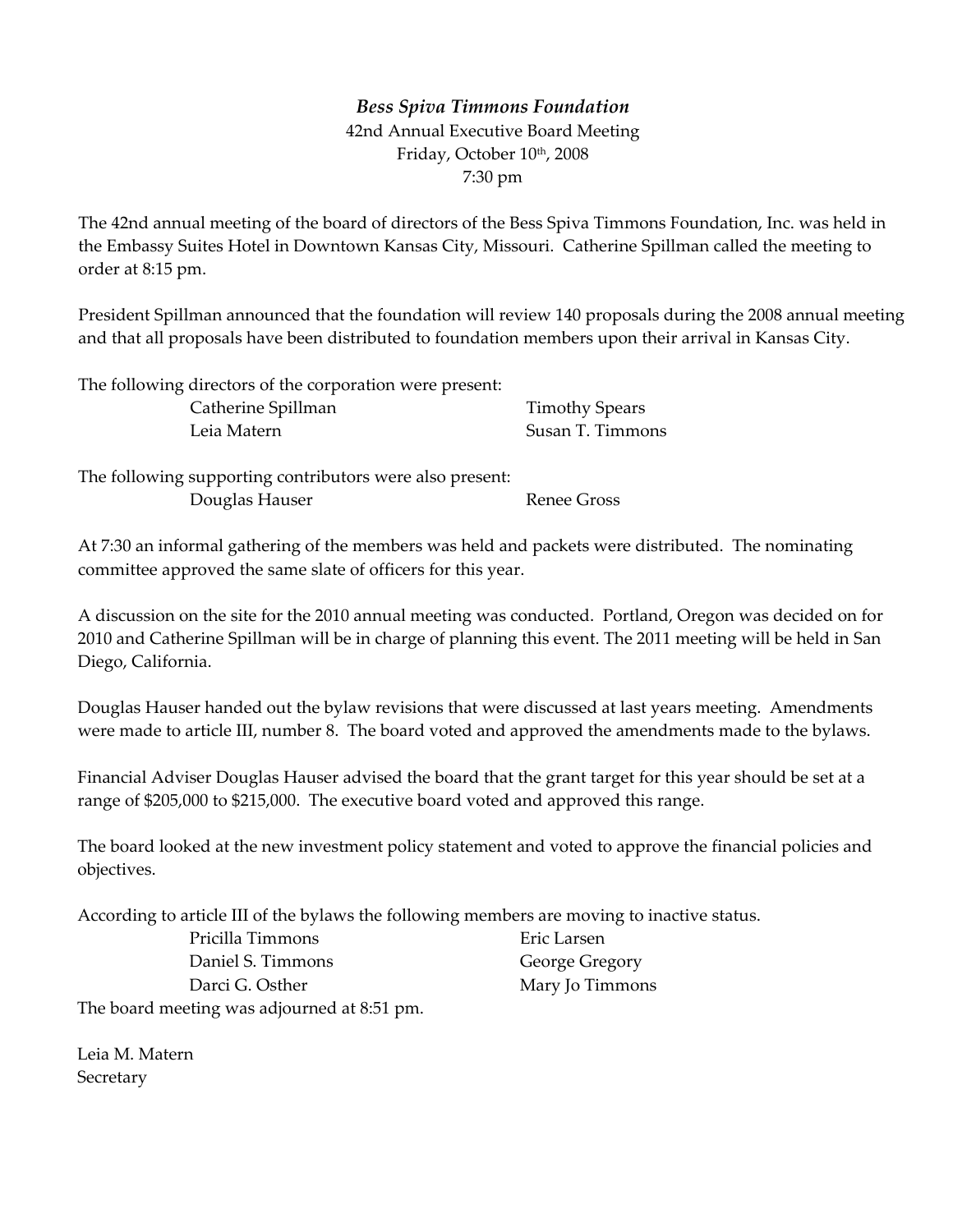## *Bess Spiva Timmons Foundation* 42nd Annual Meeting Saturday Session October 10<sup>th</sup>, 2008 9:00 am

The 42<sup>st</sup> annual meeting of the Bess Spiva Timmons Foundation, Inc., a Missouri Not-For Profit Corporation, was held at the Embassy Suites Hotel in Kansas City, Missouri on Saturday, October 10<sup>th</sup>, 2008.

The following directors and members of the corporation were present:

| Elizabeth S. Grossman | Catherine A. Spillman |
|-----------------------|-----------------------|
| Leia M. Matern        | Dana L. Timmons       |
| Bryna Majidi          | Holly B. Spillman     |
| Louise Spears         | Susan T. Timmons      |
| Leroy Cosmo Spears    | Sarah Timmons         |
| Timothy J. Spears     | Jennifer Svacina      |
|                       |                       |

The following supporting contributors were also present: Douglas Hauser **Renee Gross** 

The meeting was called to order at 9:00 am by Catherine A. Spillman.

Susan T. Timmons lead the foundation in a prayer for guidance during the selection process.

Louise Spears announced the 2008‐2009 slate of officers that were voted on and confirmed:

| Catherine A. Spillman |
|-----------------------|
| Susan T. Timmons      |
| Leia M. Matern        |
| Timothy J. Spears     |
|                       |

Portfolio Manager Renee Gross of the U.S. Bank, Joplin, Missouri presented the financial statistical review of the Foundation. Current performance data was reviewed: Common Stock Holdings, Equity Mutual Funds, and Foreign Equity Mutual Funds.

The minutes of the 41st annual meeting and executive board sessions were approved pending the addition of Sarah Timmons to the members in attendance.

Douglas Hauser distributed updates to the member notebook and discussed quorum rules regarding the members and executive board.

Catherine Spillman proposed to approve the language of the bylaws regarding the quorum issues. The board voted and approved the bylaw amendments.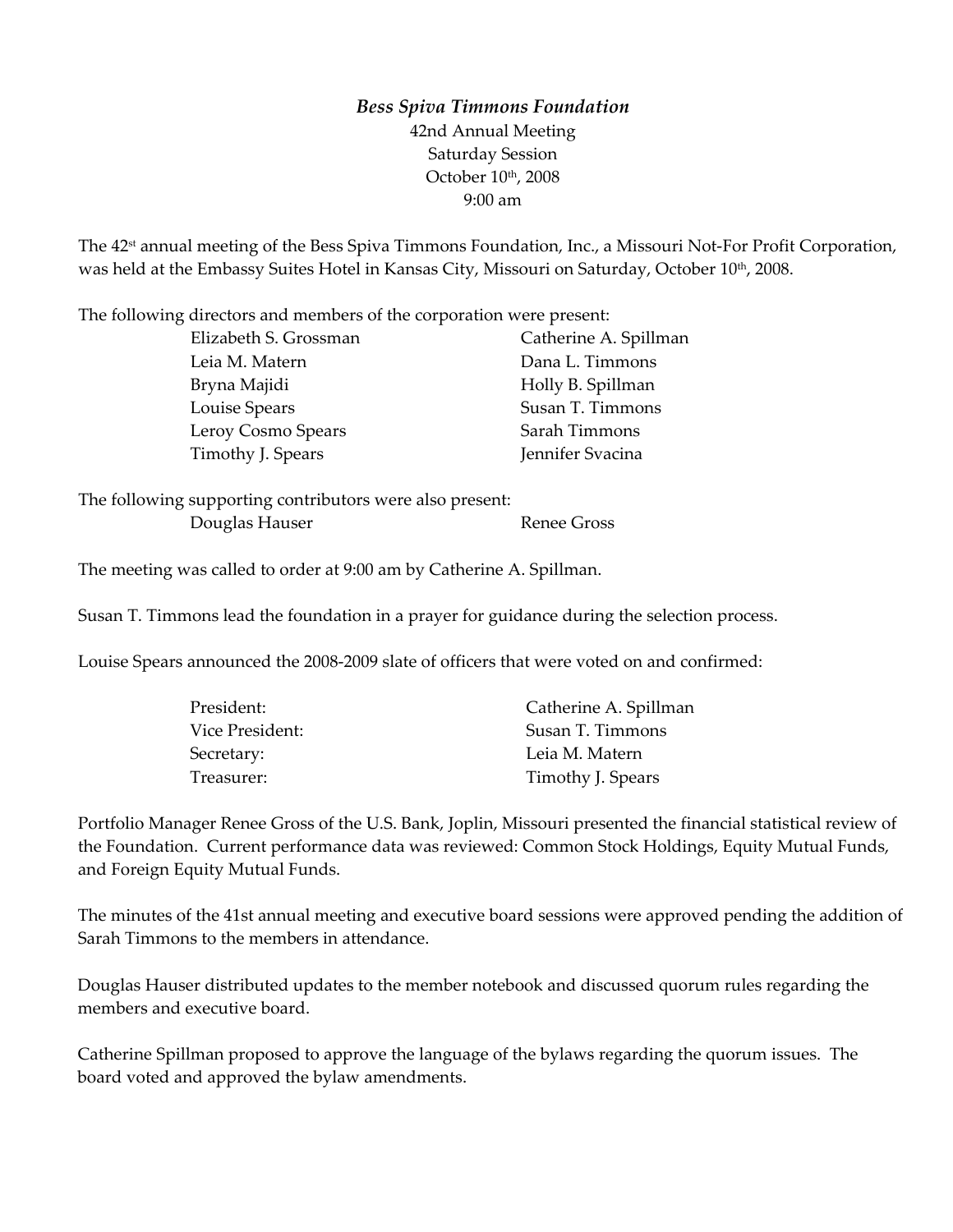Douglas Hauser reported that the Foundation has a grant balance range available of \$229,480 to \$251,060.

It was decided at the executive board meeting that the target range to be given in 2008 would be between \$205,000 and \$215,000.

Treasurer Timothy J. Spears gave a review of the family giving.

## Spears Family

| The Canelo Project<br>Elgin, Arizona                             | \$7000   |
|------------------------------------------------------------------|----------|
| Friends of Saguaro National Monument<br>Tucson, Arizona          | \$1300   |
| Colonial Fox Theatre Foundation<br>Pittsburg, Kansas             | \$1000   |
| Texas County Memorial Hospital Healthcare<br>Houston, Missouri   | \$1000   |
| Development Center for Appropriate Technology<br>Tucson, Arizona | \$1000   |
| Oregon Hospice Association<br>Eugene, Oregon                     | \$6600   |
| Volunteers in Medicine<br>Eugene, Oregon                         | \$20,000 |
| Total:                                                           | \$37,900 |
| <b>George Timmons Family</b>                                     |          |
| Riverview Estates, Inc.<br>Marquette, Kansas                     | \$14,000 |
| Yavapai Exceptional Industries                                   | \$10,000 |
| Sierra Vista High School                                         | \$1100   |
| Total:                                                           | \$25,100 |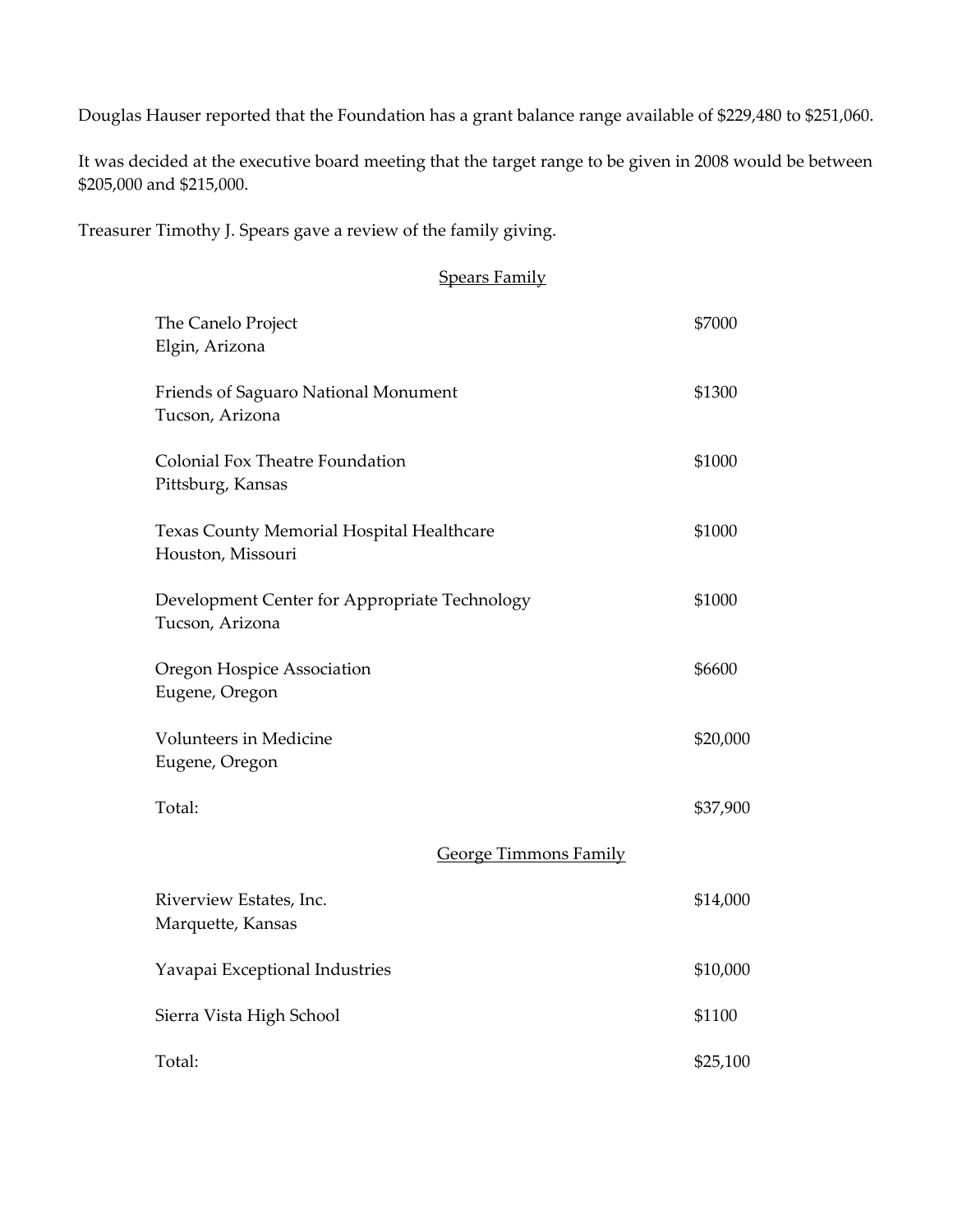Foundation members and directors presented grant proposals. After review and written ballot, the following grant recipients were selected:

| Alzheimer's Association SW MO Chapter<br><b>Direct Services</b>   |                                    | \$3000 |
|-------------------------------------------------------------------|------------------------------------|--------|
| Arizona Recreation Center for the Handicapped Child Care Services |                                    | \$2000 |
| Arts Express, Inc.                                                | Fine Arts Youth Academy            | \$5000 |
| Assistance League of Seattle                                      | <b>Operation School Bell</b>       | \$1000 |
| Avera St. Anthony's Hospital<br>O'Neill, Nebraska                 | <b>Medical Staff Education</b>     | \$2464 |
| Big Brothers Big Sisters of<br>Jasper & Newton Counties           | Mentoring Children of Prisoners    | \$4000 |
| Camp Barnabas                                                     | Camp Scholarships                  | \$2500 |
| The Canelo Project                                                | Computer upgrade                   | \$5000 |
| Caring Ministries, Inc.                                           | Designated donation building       | \$7000 |
| CASA of St. Louis County                                          | Crisis Shelter Program             | \$1500 |
| Catching the Dream                                                | <b>Education and Computers</b>     | \$2500 |
| <b>Colonial Fox Theatre Foundation</b>                            | <b>Theatre Renovations</b>         | \$7500 |
| <b>Cumberland College</b>                                         | Scholarship Program                | \$2500 |
| Davis Bridge Foundation<br>Davis, CA                              | Afterschool program                | \$2000 |
| Development Center for<br>Appropriate Technology                  | Building Sustainability into codes | \$3000 |
| Donnelly College                                                  | Scholarship Aid                    | \$4000 |
| Edgewood Children's Center                                        | Residential Treatment Program      | \$1500 |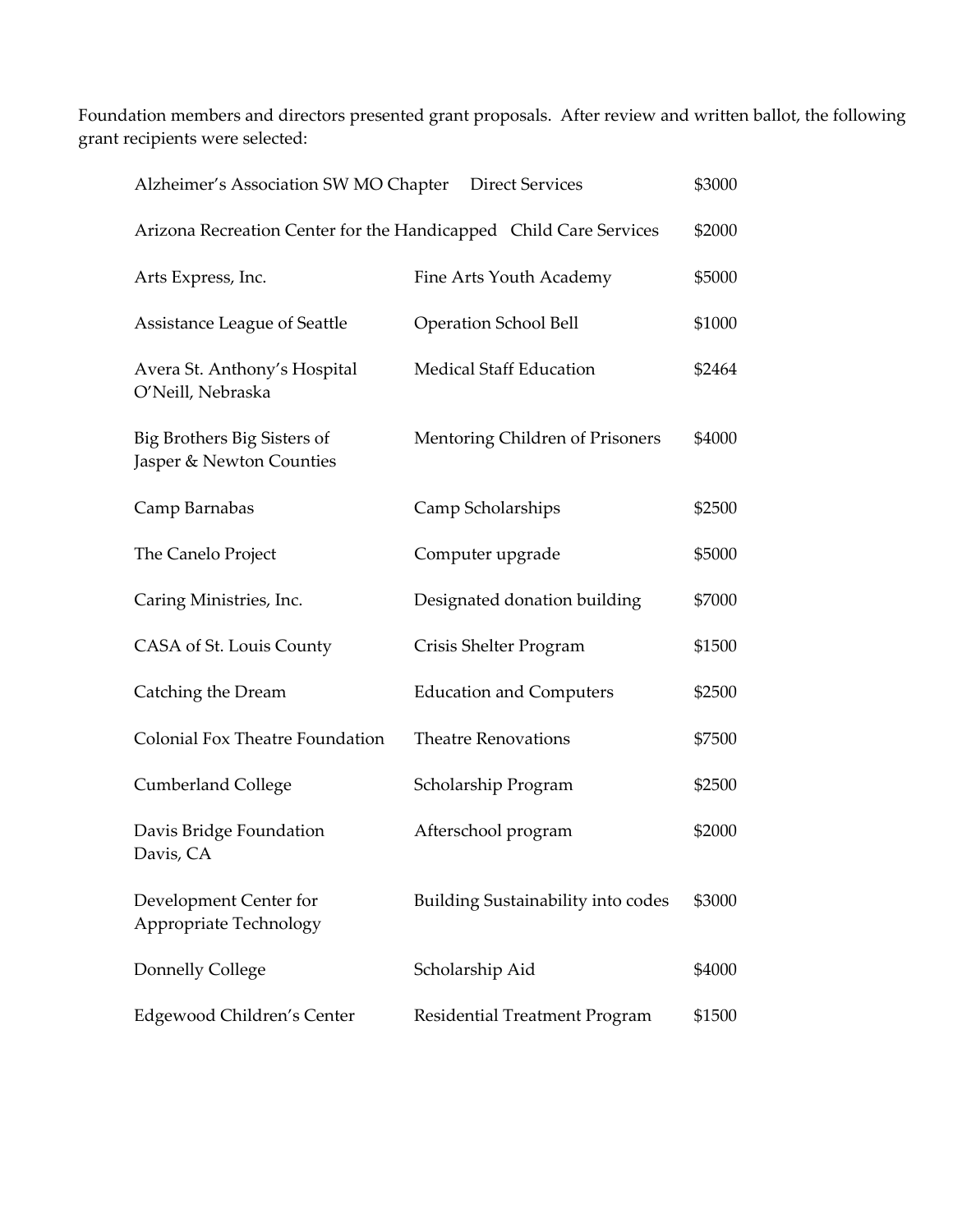| <b>Florence Crittenton Home</b>                          | <b>Independent Living Program</b> | \$2500   |
|----------------------------------------------------------|-----------------------------------|----------|
| Friends of Konza Prairie                                 | Teachers' Workshop                | \$2500   |
| Friends of Saguaro National Park                         | <b>Invasion Grass removal</b>     | \$5000   |
| Gabriel's Angels                                         | Pet Therapy Program               | \$3000   |
| Greater Phoenix Youth at Risk Foundation PALS            |                                   | \$2000   |
| Health Care Access, Inc.                                 | Social Marketing Campaign         | \$4000   |
| Horses Help                                              | Therapeutic Riding Program        | \$5000   |
| House of Neighborly Service                              | Health and Wellness for Seniors   | \$3000   |
| Humane Society of Southern AZ                            | Second Chance Fund                | \$2500   |
| Huntington's Disease Society of America Disease Brochure |                                   | \$10,000 |
| <b>Interfaith Community Services</b>                     | Mobile Meals Expansion            | \$2500   |
| Joplin Area Habitat for Humanity                         | Women Build                       | \$2000   |
| Joplin Association for the Blind                         | Examinations & Items              | \$3000   |
| Mobile Meals of Tucson                                   | Mobile Meals                      | \$2500   |
| Monarch School                                           | After School Program              | \$2500   |
| Kansas Chapter Nature Conservancy Conservation Easements |                                   | \$2500   |
| Neighbors Who Care                                       | Van Service Program               | \$1000   |
| Oregon Hospice Association                               | <b>Hospice Education Grant</b>    | \$7000   |
| <b>Our Family Services</b>                               | Senior Companion Program          | \$2500   |
| <b>Ozark Center</b>                                      | <b>Ozark Center for Autism</b>    | \$5000   |